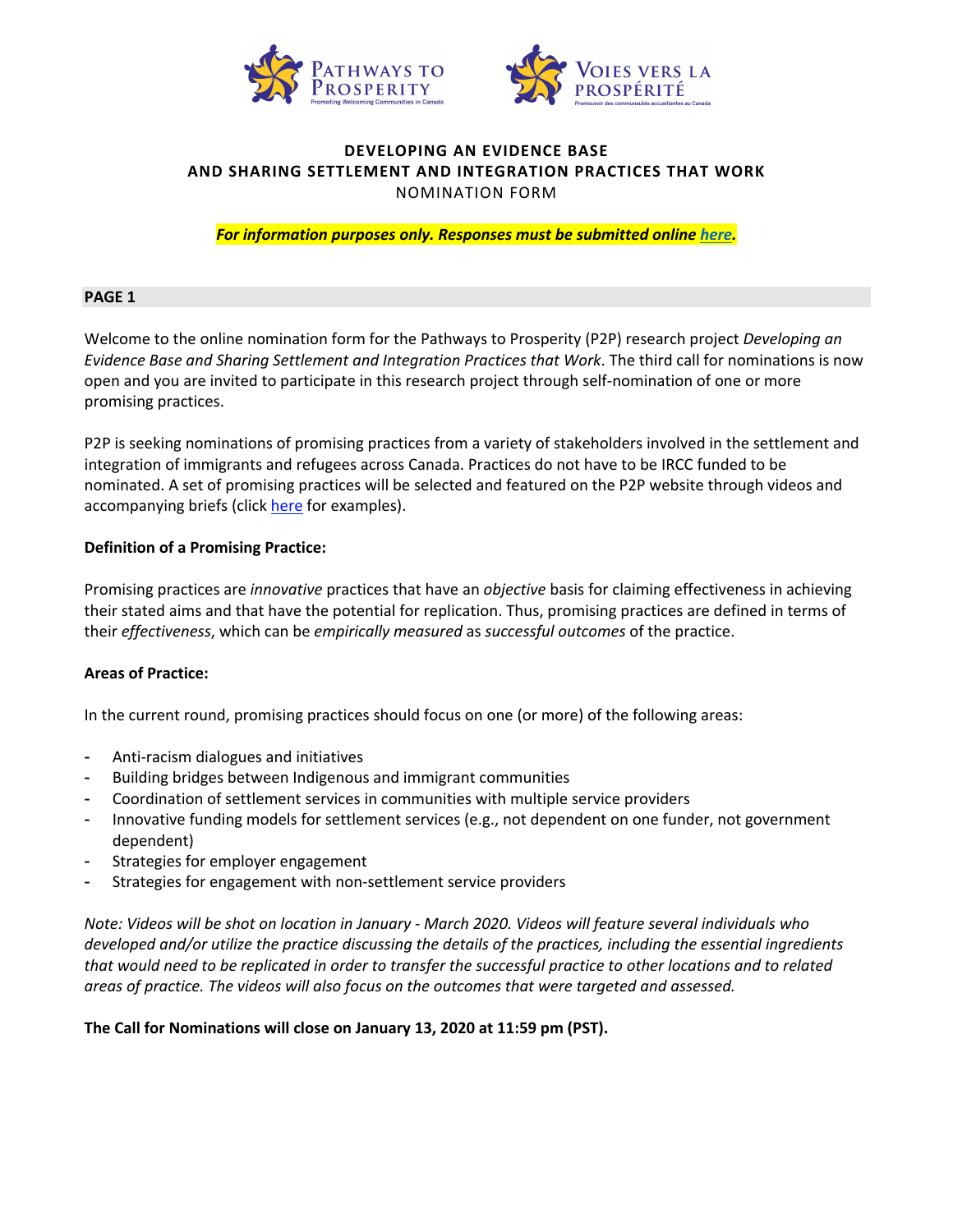## **PAGE 2**

- **1. Name of host organization:**
- **2. Phone number of host organization:**
- **3. Website of host organization:**
- **4. Name of practice:**
- **5. Location of practice:**

**a. Province / Territory b. City / Town**

- **6. Area of practice:**
	- **a. Anti-racism dialogues and initiatives**
	- **b. Building bridges between Indigenous and immigrant communities**
	- **c. Coordination of settlement services in communities with multiple service providers**
	- **d. Innovative funding models for settlement services (e.g., not dependent on one funder, not government dependent)**
	- **e. Strategies for employer engagement**
	- **f. Strategies for engagement with non-settlement service providers**

#### **PAGE 3**

**7. Briefly describe the practice:**

[maximum 1,500 characters]

**8. Why do you consider this to be a promising practice:**

[maximum 1,500 characters]

**9. What was the impetus for developing the promising practice:**

[maximum 1,500 characters]

## **10. Approximate length of time that the practice has been in existence:**

- **a. Less than 1 year b. 1-2 years c. 3-5 years d. 6-10 years e. 11-15 years f. 16-20 years**
- **g. More than 20 years**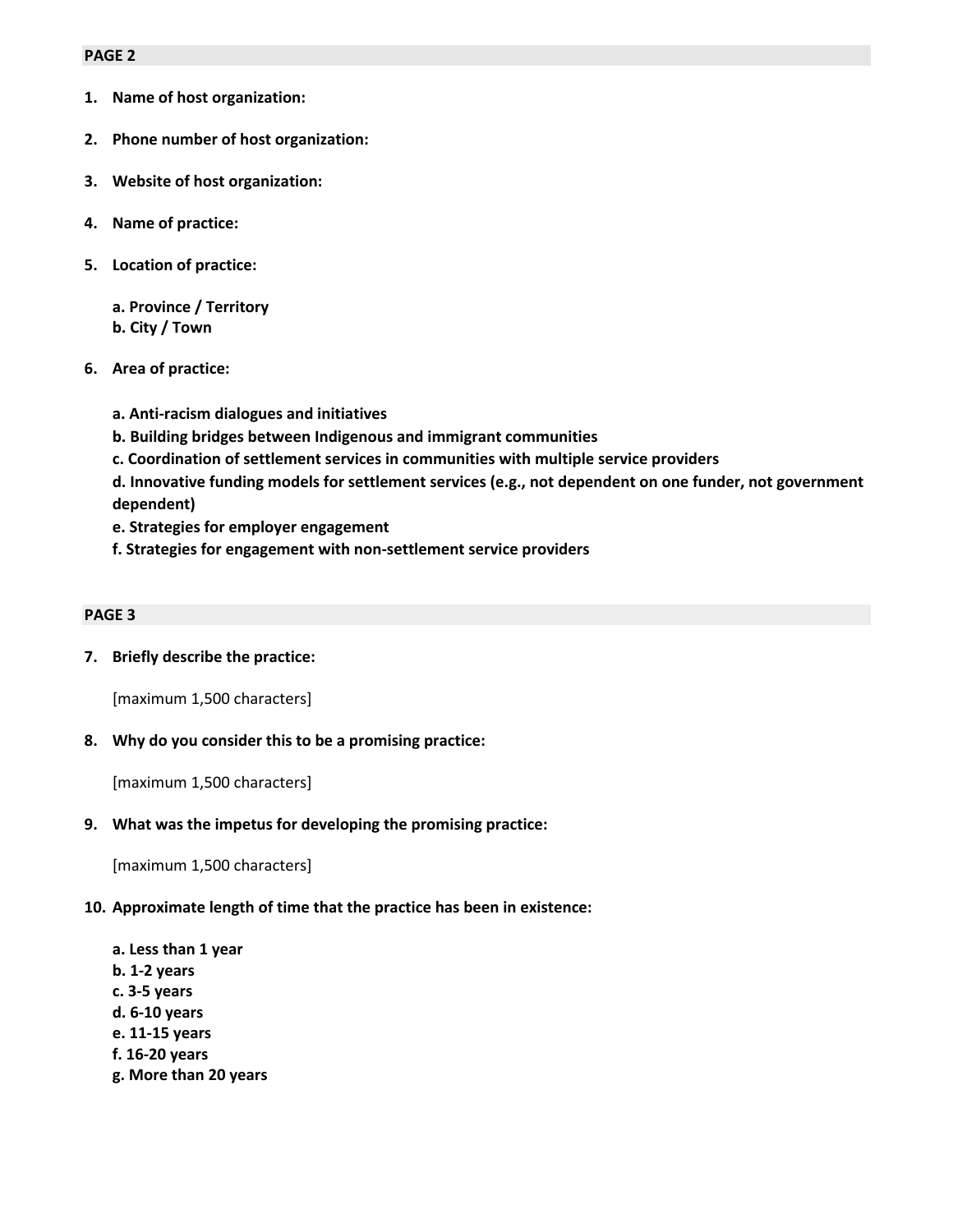## **11. Funder of the practice:**

- **a. IRCC**
- **b. Other federal government department**
- **c. Provincial government**
- **d. Municipal government**
- **e. Other**

**12. If the practice is implemented with one or more partner organizations, please list these partners:**

## **PAGE 4**

*Definition of a promising practice:*

*A promising practice is an innovative practice that has an objective basis for claiming effectiveness in achieving its stated aims and that has the potential for replication. Thus, a promising practice is defined in terms of its effectiveness, which can be empirically measured as successful outcomes of the practice.*

# **13. Does the practice have the following features:**

| <b>Features:</b> |                                                                                        | Yes | Nο |
|------------------|----------------------------------------------------------------------------------------|-----|----|
| a.               | Effective: accomplishes or produces the intended purpose or result                     |     |    |
| b.               | Efficient: performs in the best possible way with the best use of time, resources, and |     |    |
|                  | effort                                                                                 |     |    |
| c.               | Relevant: meets the intended needs of an identifiable group of people                  |     |    |
| d.               | Sustainable: has the capacity to endure or be sustained                                |     |    |
| e.               | Transferable: can easily be incorporated in or replicated by other organizations or    |     |    |
|                  | related areas of practice                                                              |     |    |
| f.               | Innovative and forward thinking: has unique or novel features that contribute to its   |     |    |
|                  | success                                                                                |     |    |
| g.               | Differs in definable ways from other similar practices                                 |     |    |
| h.               | High client uptake                                                                     |     |    |
| Ι.               | High client retention (where applicable)                                               |     |    |
|                  | Strong evidence of successful outcomes                                                 |     |    |
| k.               | Managed based on outcomes and indicators of success                                    |     |    |

## **PAGE 5**

**14. Have the outcomes of the practice been monitored or assessed? This can be through either an external evaluations or within-organization measurement of outcomes.**

*Note: Please only check "yes" if a report on the evaluation or measurement of outcomes can be shared by January 13, 2020.*

## **15. Briefly describe how you track the progress and outcomes of the practice:**

[maximum 1,500 characters]

**16. Where would the assessments described in questions 14 and 15 be available (e.g., website URL; you would be able to send it; or who can be contacted to obtain it):**